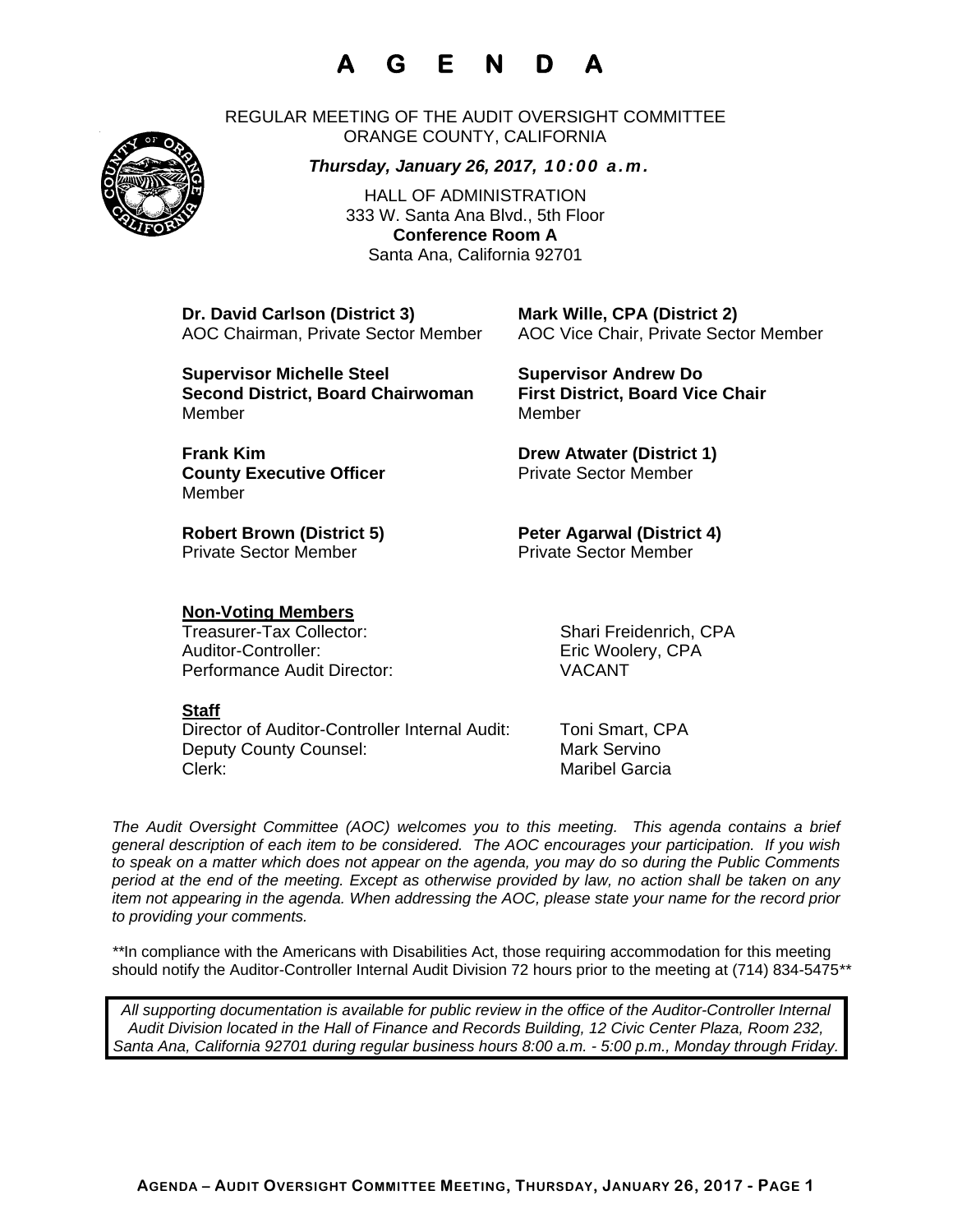# **A G E N D A**

 REGULAR MEETING OF THE AUDIT OVERSIGHT COMMITTEE ORANGE COUNTY, CALIFORNIA

## **10:00 A.M.**

- 
- 2. Approve Audit Oversight Committee regular meeting minutes of September 15, 2016
- 3. Receive Oral report on MGO's Financial Statement Audits and Single Audit
- 4. Approve AOC Bylaws and appoint an Ad Hoc Committee to review AOC Training and Internal Controls; and direct CEO to present to the Board of Supervisors for final approval
- 5. Receive Oral report on department management responses with "Do Not Concur", Public Guardian and Flood (Public Works); Audit No. 1421 – Internal Control Audit: OC Public Works/OC Flood Special Revenue Funds for the Year Ended April 30, 2015, Audit No. 1524 – Internal Control Audit: Health Care Agency/Public Guardian Selected Processes and Controls as of December 31, 2015
- 6. Receive Open Item of Audit Recommendation Not Implemented from Audit No. 1353-F2 (Reference 1652) Second Follow-Up Information Technology Audit of Sheriff-Coroner Computer General Controls
- 7. Receive Oral report from Health Care Agency on HCA's Compliance Program
- 8. Receive Oral report on status of hiring Performance Audit Director *Frank Kim, CEO*
- 9. Receive Oral report on status of AOC Website and Contract database *Toni Smart, CPA*
- 10. Approve Auditor-Controller Internal Audit Division's FY 2016-17 1<sup>st</sup> Quarter Status Report for the period July 1, 2016 through September 30, 2016 and approve 1st Quarter Executive Summary of Findings for the period July 1, 2016 through September 30, 2016

Speaker

1. Roll Call *AOC Chairman, Dr. David Carlson* 

> *AOC Chairman, Dr. David Carlson*

*Macias Gini & O'Connell Linda Hurley, CPA, Partner* 

*AOC Chairman, Dr. David Carlson* 

*Toni Smart, CPA Auditor-Controller Internal Audit Director* 

*Toni Smart, CPA Auditor-Controller Internal Audit Director* 

*Chi Rajalingam, PH.D., CHC Health Care Agency Chief Compliance Officer* 

*Auditor-Controller Internal Audit Director* 

*Toni Smart, CPA Auditor-Controller Internal Audit Director*